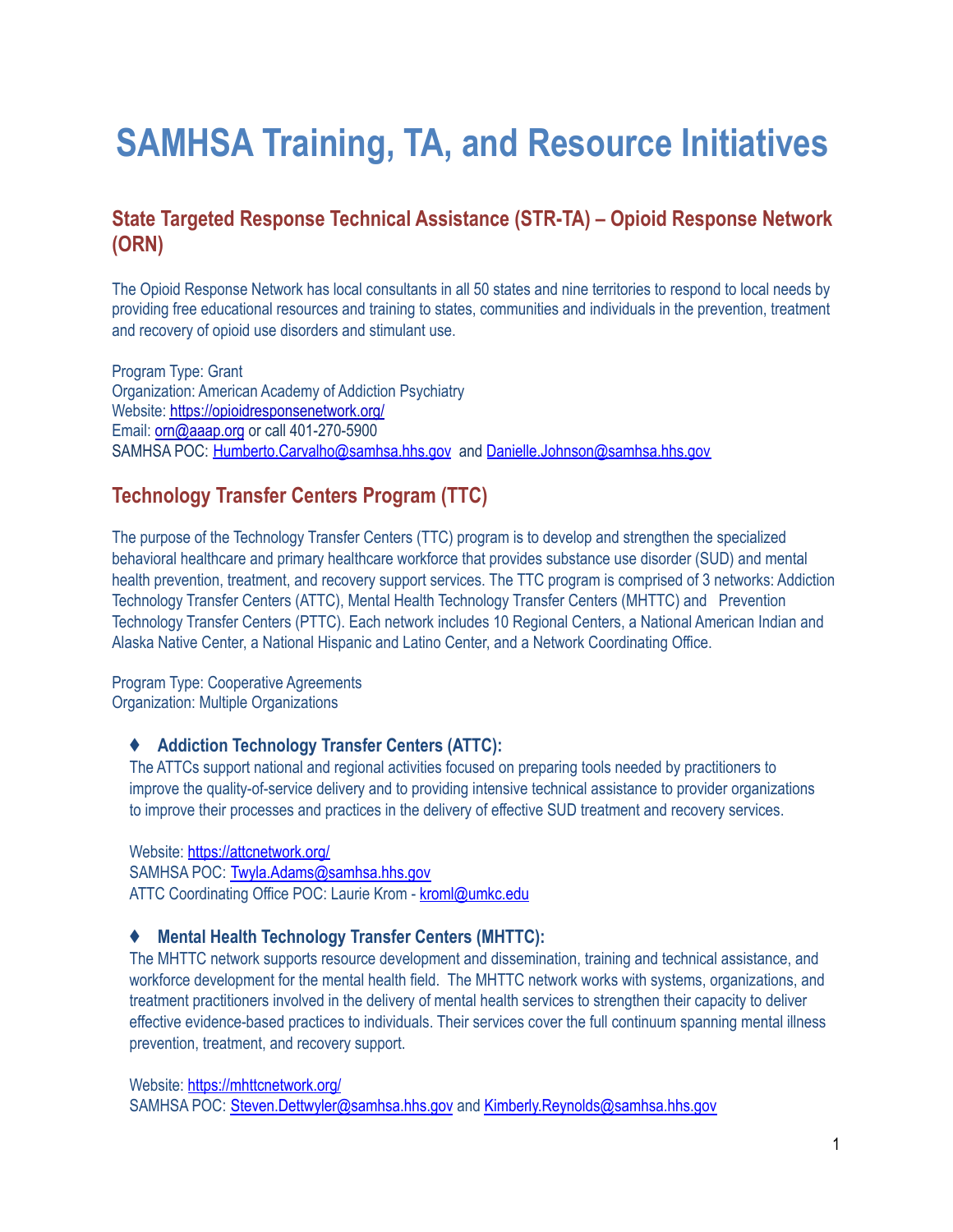MHTTC Coordinating Office POC: Heather Gotham *-* [gothamh@stanford.edu](mailto:gothamh@stanford.edu)

#### **Prevention Technology Transfer Centers (PTTC):**

PTTC Network focus is to improve implementation and delivery of effective substance abuse prevention interventions and provide training and technical assistance services to the substance abuse prevention field. It does this by developing and disseminating tools and strategies needed to improve the quality of substance abuse prevention efforts; providing intensive technical assistance and learning resources to prevention professionals in order to improve their understanding of prevention science, epidemiological data, and implementation of evidence-based and promising practices; and, developing tools and resources to engage the next generation of prevention professionals.

Website: <https://pttcnetwork.org/> SAMSHA POC: [Thia.Walker@samhsa.hhs.gov](mailto:Thia.Walker@samhsa.hhs.gov) TTTC Coordinating Office POC: Holly Hagle - [hagleh@umkc.edu](mailto:hagleh@umkc.edu)

#### **Rural Opioid Technical Assistance (ROTA)**

The purpose of this program is to develop and disseminate training and technical assistance for rural communities on addressing opioid and stimulate use issues affecting these communities. The grantees facilitate the identification of model programs, develop and update materials related to the prevention, treatment, and recovery activities for opioid use disorder (OUD), and ensure that high-quality training is provided.

Program Type: Grant Organization: Multiple Organizations SAMHSA POC: [Humberto.Carvalho@samhsa.hhs.gov](mailto:Humberto.Carvalho@samhsa.hhs.gov)

#### **Rural Emergency Medical Service (EMS) Training program**

The purpose of this program is to recruit and train EMS personnel in rural areas with a particular focus on addressing mental and substance use disorders. SAMHSA recognizes the great need for emergency services in rural areas and the critical role EMS personnel serve across the country.

Program Type: Grant Organization: Multiple Organizations SAMHSA POC: [Humberto.Carvalho@samhsa.hhs.gov](mailto:Humberto.Carvalho@samhsa.hhs.gov)

#### **Peer Recovery Center of Excellence (Peer-CoE)**

The Peer CoE is a peer-led national center that provides training and technical assistance related to substance use disorder recovery. The Center's strategies for training and technical assistance are organized into the following core areas of focus: clinical integration of peer support workers into non-traditional settings; building and strengthening capacity of Recovery Community Organizations; enhancing the professionalization of peers through workforce development; and providing evidence-based and practice-based toolkits and resource information to diverse stakeholders.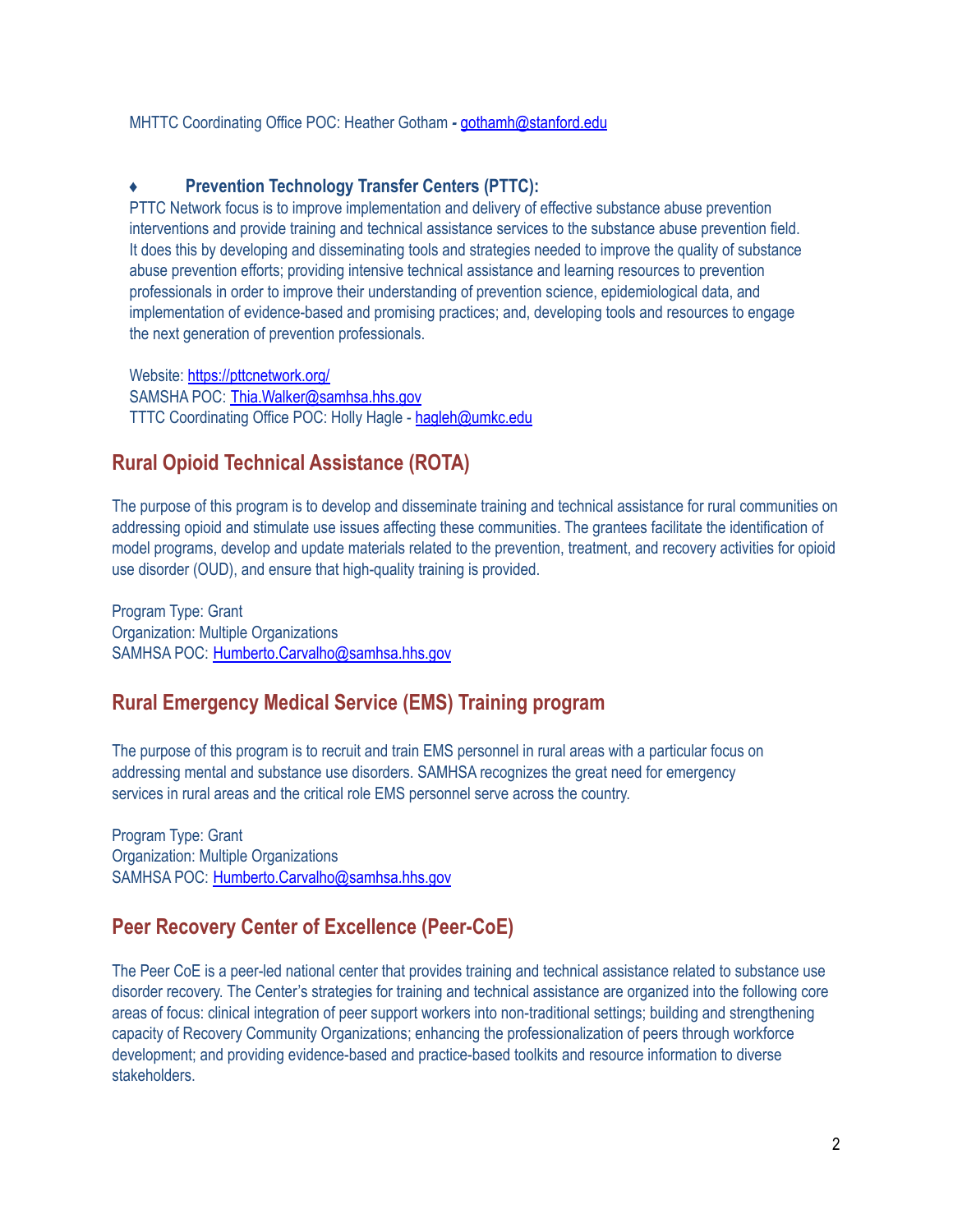Program Type: Grant Organization: University of Missouri at Kansas City Website: <https://www.peerrecoverynow.org/> SAMHSA POC: [Thia.Walker@samhsa.hhs.gov](mailto:Thia.Walker@samhsa.hhs.gov) Peer CoE POC: Laurie Krom - [kroml@umkc.edu](mailto:kroml@umkc.edu)

# **Bringing Recovery Supports to Scale Technical Assistance Center Strategy (BRSS TACS)**

BRSS TACS helped programs, systems, states, territories, and tribes as they implemented effective recovery supports and services for individuals of all ages and diverse populations with mental or substance use disorders. Program Type: Contract has ended but products are available on the website Website: <https://www.samhsa.gov/brss-tacs>

## **Clinical Support System for Serious Mental Illness (CSS-SMI) - SMI Adviser**

The purpose of this program is to advance the use of a person-centered approach to care that ensures people who have SMI find the treatment and support they need. For clinicians, this program offers access to education, data, and consultations so they can make evidence-based treatment decisions. For individuals, families, friends, people who have questions, or people who care for someone with SMI, this program offers access to resources and answers from a national network of experts.

Program Type: Grant Organization: American Psychiatric Association Website: <https://smiadviser.org/> SAMHSA POC: [Steven.Dettwyler@samhsa.hhs.gov](mailto:Steven.Dettwyler@samhsa.hhs.gov) SMI Adviser POC: Amy Cohen - [acohen@psych.org](mailto:acohen@psych.org)

#### **Center of Excellence for Protected Health Information (CoE-PHI) - Focus PHI**

This CoE supports people and organizations to understand and apply federal health privacy laws and regulations –on the job, specific to their task or role, and to help patients and families know what their rights are when seeking and receiving treatment for Substance Use Disorders and Mental Health.

Program Type: Grant Organization: Cicatelli Associates Inc. Website: <https://coephi.org/> SAMHSA POC: [Humberto.Carvalho@samhsa.hhs.gov](mailto:Humberto.Carvalho@samhsa.hhs.gov) CoE-PHI POC: Michael Graziano - [mgraziano@caiglobal.org](mailto:mgraziano@caiglobal.org)

# **Providers Clinical Support System - Medication Assisted Treatment (PCSS-MAT)**

PCSS-MAT is a national training and clinical mentoring project developed in response to the opioid overdose epidemic to train primary care providers in the evidence-based prevention and treatment of opioid use disorders (OUD) and treatment of chronic pain. The project is geared toward primary care providers who wish to treat OUD.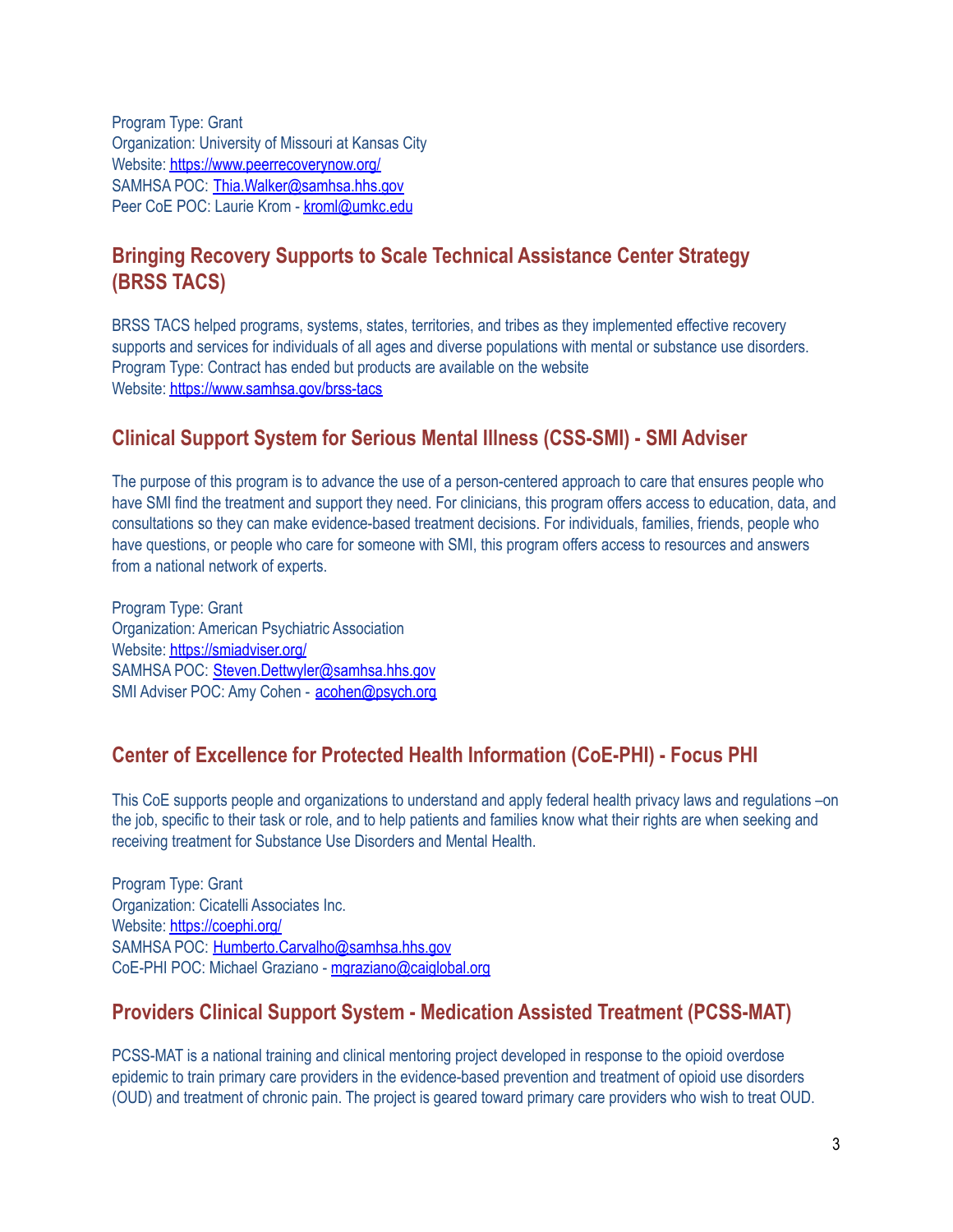Through a variety of trainings and a clinical mentoring program, PCSS's mission is to increase healthcare providers' knowledge and skills in the prevention, identification, and treatment of substance use disorders with a focus on opioid use disorders.

Program Type: Grant Organization: American Academy of Addiction Psychiatry Website: <https://pcssnow.org/> SAMHSA POC: [Humberto.Carvalho@samhsa.hhs.gov](mailto:Humberto.Carvalho@samhsa.hhs.gov) and [Patti.Juliana@samhsa.hhs.gov](mailto:Patti.Juliana@samhsa.hhs.gov) PCSS-MAT POC: Kathryn Cates-Wessel - [kcw@aaap.org](mailto:kcw@aaap.org)

#### **Provider's Clinical Support System – Universities (PCSS-U)**

The purpose of this program is to expand/enhance access to medication-assisted treatment (MAT) services for persons with an opioid use disorder (OUD) seeking or receiving MAT through ensuring the education and training of students in the medical, physician assistant and nurse practitioner fields. This program's focus is to ensure students fulfill the training requirements needed to obtain a DATA waiver to prescribe MAT in office-based settings.

Program Type: Grant Organization: Multiple Universities SAMHSA POC: [fola.kayode@samhsa.hhs.gov](mailto:fola.kayode@samhsa.hhs.gov)

## **National Center of Excellence for Eating Disorders (NCEED)**

The purpose of this program is to disseminate training and technical assistance for healthcare practitioners on issues related to addressing eating disorders. This center of excellence facilitates the identification of model programs, develops, and updates materials related to eating disorders, and ensures that high-quality training is provided to health professionals.

Program Type: Grant Organization: University of North Carolina at Chapel Hill Website: <https://www.nceedus.org/> SAMHSA POC: [Caitlin.Fitzsimmons@samhsa.hhs.gov](mailto:Caitlin.Fitzsimmons@samhsa.hhs.gov) NCEED POC: Dr Christine Peat - [christine\\_peat@med.unc.edu](mailto:christine_peat@med.unc.edu)

# **Suicide Prevention Resource Center (SPRC)**

The Suicide Prevention Resource Center (SPRC) provides a virtual learning lab designed to help state- and community-level partnerships build and improve more effective prevention efforts. SPRC presents a blueprint for developing and sustaining suicide prevention efforts that are most likely to be effective. This center also include resources for suicide prevention in specific settings such as schools, college campuses, and American Indian/Alaska Native communities

Program Type: Grant Organization: University of Oklahoma Health sciences Center Website: <https://www.sprc.org/> SAMHSA POC: [Brandon.Johnson1@samhsa.hhs.gov](mailto:Brandon.Johnson1@samhsa.hhs.gov)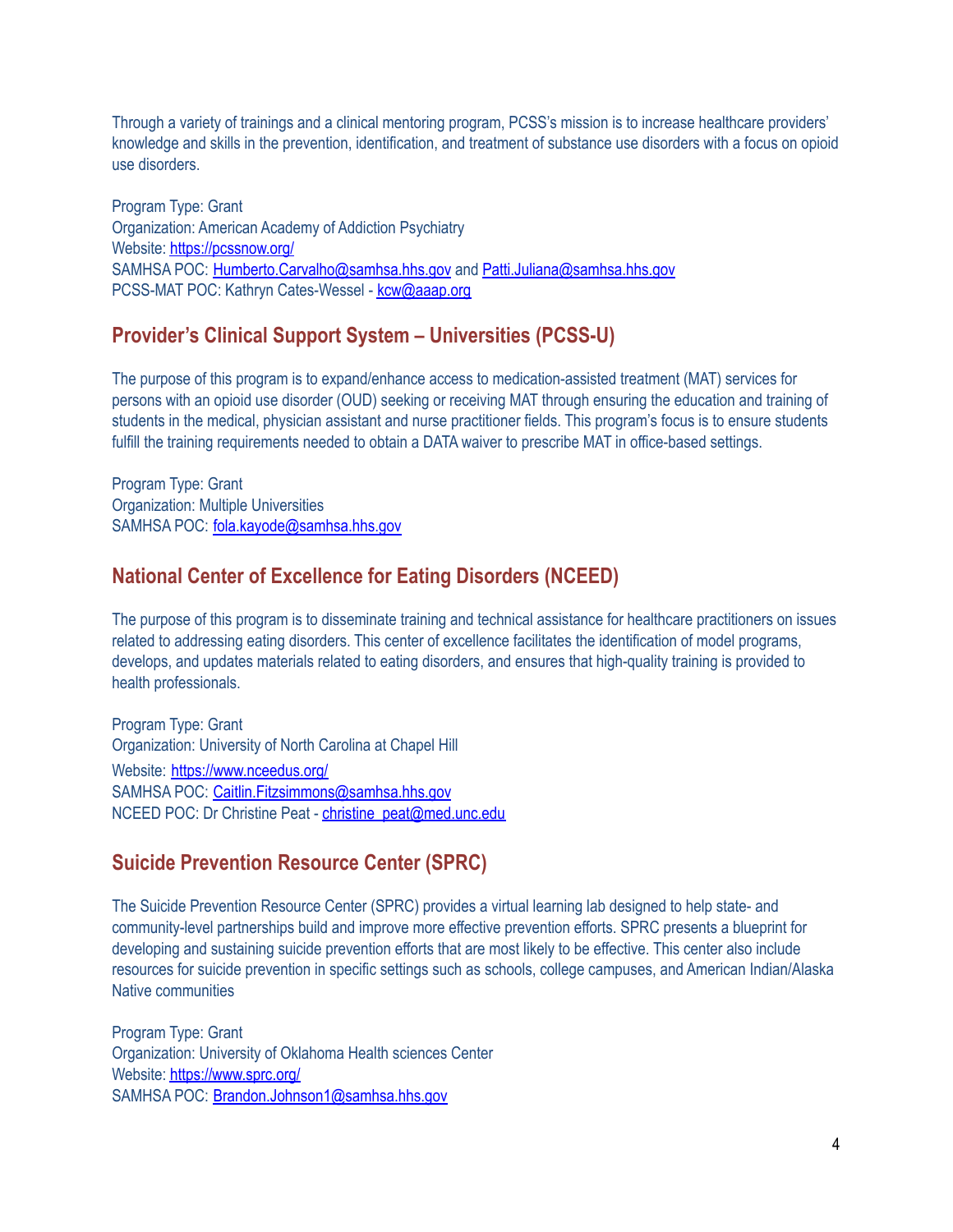#### **African American Behavioral Health Center of Excellence (AABH-COE)**

The purpose of this center is to help the field to transform behavioral health services for African Americans, making them: safer, more effective, more accessible, more inclusive more welcoming, more engaging, and more culturally appropriate and responsive. The Center's goal is to increase the capacity of behavioral health systems to provide outreach and to engage, retain, and effectively care for African Americans; improve dissemination of up-to-date information and culturally appropriate evidence-based practices and approaches for African Americans; and increase workforce development opportunities focused on vital issues such as social determinants of health, implicit bias, structural racism, and other factors that impede high-quality care for African Americans.

Program Type: Grant Organization: Morehouse School of Medicine Website: <https://africanamericanbehavioralhealth.org/> SAMHSA POC: [Humberto.Carvalho@samhsa.hhs.gov](mailto:Humberto.Carvalho@samhsa.hhs.gov) AABH-COE POC: Dawn Tyus - [dtyus@msm.edu](mailto:dtyus@msm.edu)

#### **LGBTQ+ Behavioral Health Equity Center of Excellence**

This Center provides behavioral health practitioners with vital information on supporting the population of people identifying as lesbian, gay, bisexual, transgender, queer, questioning, intersex, two-spirit, and other diverse sexual orientations, gender identities and expressions (LGBTQ+). Through training, coaching, and technical assistance they are implementing change strategies within mental health and substance use disorder treatment systems to address disparities effecting LGBTQ+ people across all stages of life.

Program Type: Grant Organization: University of Maryland at Baltimore Website: https://labtaequity.org/ SAMHSA POC: [Perry.Chan@samhsa.hhs.gov](mailto:Perry.Chan@samhsa.hhs.gov) LGBTQ CoE POC: Angela Weeks - [angela.weeks@ssw.umaryland.edu](mailto:angela.weeks@ssw.umaryland.edu)

# **E4 Center of Excellence for Behavioral Health Disparities in Aging (Engage, Educate, Empower for Equity)**

The mission of the E4 Center is to engage, empower, and educate health care providers and community-based organizations for equity in behavioral health for older adults and their families. E4 will achieve this through the provision of education, implementation resources, and technical assistance regarding mental health, substance use, and their intersection with physical health.

Program Type: Grant Organization: Rush University Website: <https://e4center.org/> SAMHSA POC: [Kent.Forde@samhsa.hhs.gov](mailto:Kent.Forde@samhsa.hhs.gov) E4 Center POC: Erin Emery-Tiburcio - [erin\\_emerytiburcio@rush.edu](mailto:erin_emerytiburcio@rush.edu)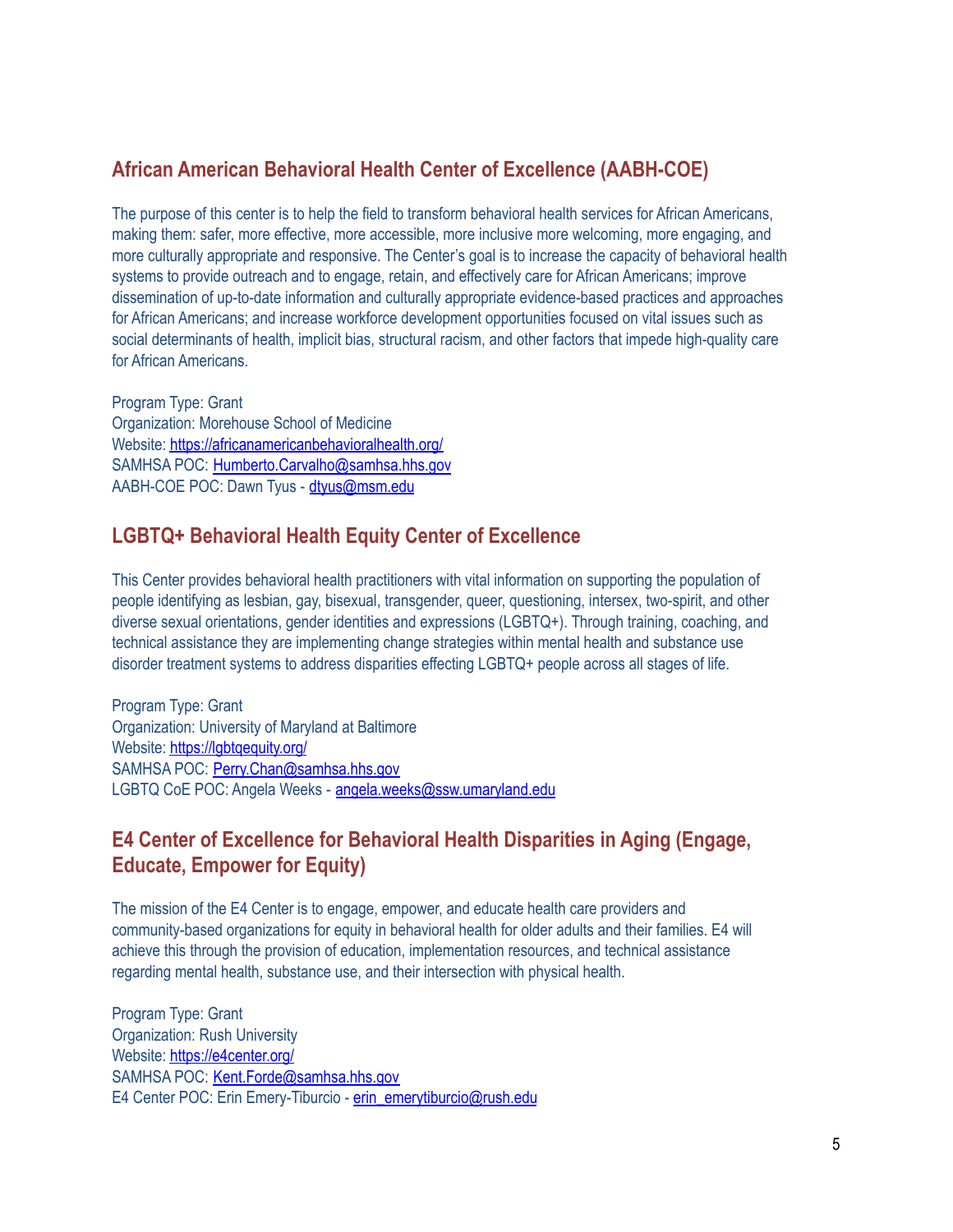## **National Network to Eliminate Disparities in Behavioral Health (NNED)**

The National Network to Eliminate Disparities in Behavioral Health (NNED) is a network of community-based organizations focused on the mental health and substance use issues of diverse racial and ethnic communities. The NNED supports information sharing, training, and technical assistance towards the goal of promoting behavioral health equity.

Program Type: Contract Organization: Change Matrix. Website: <https://nned.net/> SAMHSA POC: [victoria.chau@samhsa.hhs.gov](mailto:victoria.chau@samhsa.hhs.gov) and [valerie.kolick@samhsa.hhs.gov](mailto:valerie.kolick@samhsa.hhs.gov)

## **Homeless and Housing Resource Center (HHRC)**

HHRC provides training on housing and treatment models focused on adults, children, and families who are experiencing or at risk of homelessness and have serious mental illness and/or serious emotional disturbance, substance use disorders, and/or co-occurring disorders.

Program Type: Grant Organization: Policy Research Inc. Website: <https://hhrctraining.org/> SAMHSA POC: [Dorrine.Gross@samhsa.hhs.gov](mailto:Dorrine.Gross@samhsa.hhs.gov) HHRC POC: Jen Elder - [jelder@prainc.com](mailto:jelder@prainc.com)

# **SSI/SSDI Outreach, Access, and Recovery (SOAR)**

This program helps states and communities increase access to Supplemental Security Income/Social Security Disability Insurance (SSI/SSDI) benefits for people who are experiencing or at risk of homelessness and have a serious mental illness, medical impairment, and/or a co-occurring substance use disorder.

Program Type: Contract Organization: Policy Research Inc. Website: <https://www.samhsa.gov/soar> Contact: [soar@prainc.com](mailto:soar@prainc.com) SAMHSA POC: [Asha.Stanly@samhsa.hhs.gov](mailto:Asha.Stanly@samhsa.hhs.gov)

# **National Family Support Technical Assistance Center (NFSTAC)**

This Center is focused on supporting families and caregivers of children, regardless of their age, who experience serious mental illness and/or substance use disorders. The purpose of the NFSTAC is to advance positive partnerships between families and providers to promote stronger and more sustainable outcomes for families and their children across the lifespan. NFSTAC provides resources, training and technical assistance to families/caregivers, providers and to the organizations who serve them.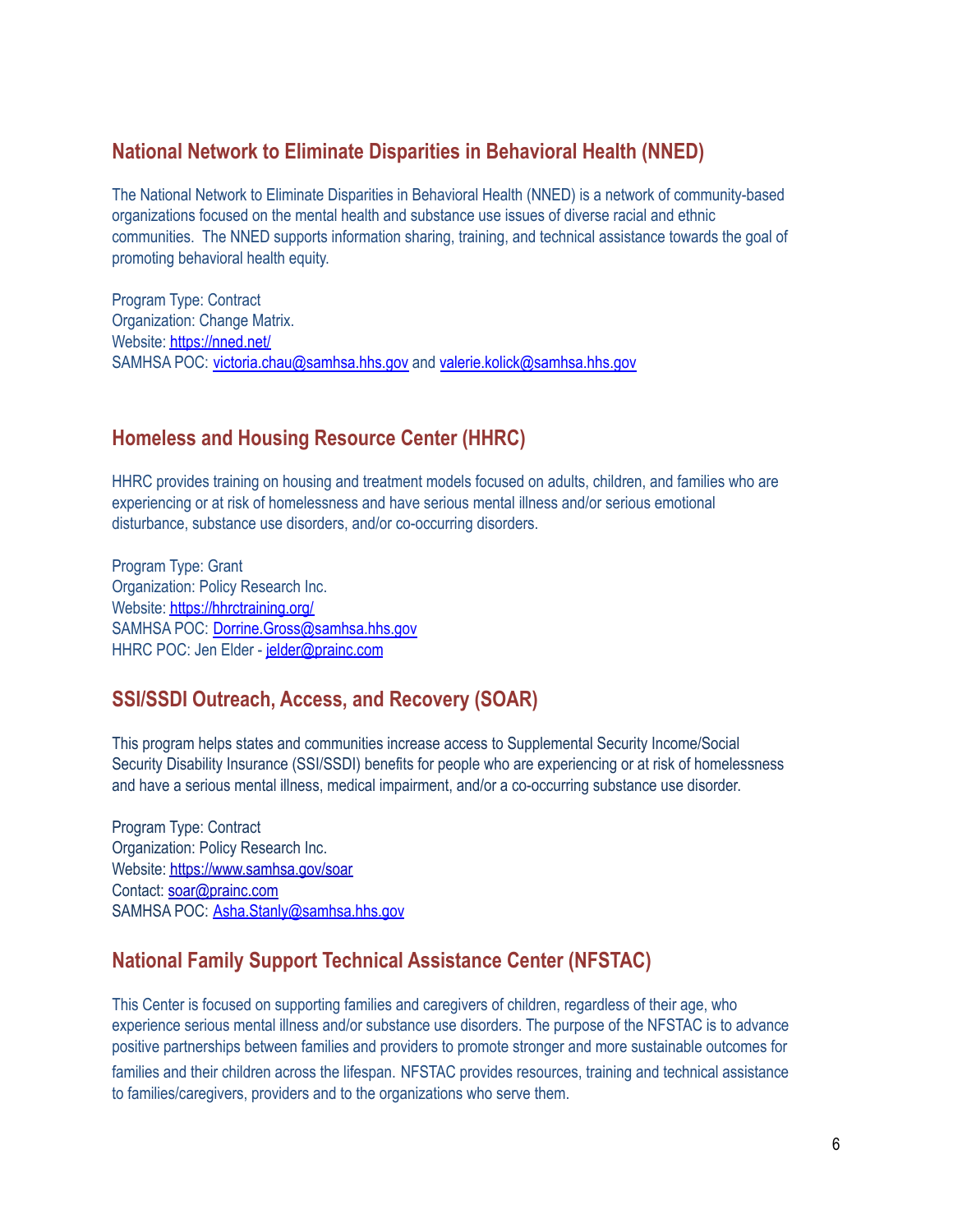Program Type: Grant Organization: National Federation of Families Website: <https://www.nfstac.org/> SAMHSA POC: [Elizabeth.Sweet@samhsa.hhs.gov](mailto:Elizabeth.Sweet@samhsa.hhs.gov) NFSTAC POC: Gail Cormier - [gcormier@ffcmh.org](mailto:gcormier@ffcmh.org)

## **National Center on Substance Abuse and Child Welfare (NCSACW)**

NCSACW is a national resource center providing information, expert consultation, training and technical assistance to child welfare, dependency court and substance abuse treatment professionals to improve the safety, permanency, well-being and recovery outcomes for children, parents and families.

Program Type: Contract Organization: Center for Children and Family Futures Website: <https://ncsacw.samhsa.gov/> SAMHSA POC: [Amy.Smith@samhsa.hhs.gov](mailto:Amy.Smith@samhsa.hhs.gov)

## **The Center of Excellence for Infant and Early Childhood Mental Health Consultation (IECMHC)**

IECMHC is an evidence-based approach that pairs mental health professionals with people who work with young children and their families.

Program Type: Grant Organization: Georgetown University, Center for Child and Human Development SAMHSA website: <https://www.samhsa.gov/iecmhc> Program Website: <https://www.iecmhc.org/> SAMHSA POC: [jennifer.oppenheim@samhsa.hhs.gov](mailto:jennifer.oppenheim@samhsa.hhs.gov)

#### **● Infant and Early Childhood Mental Health Consultation (IECMHC) Toolbox**

The Center of Excellence's Infant and Early Childhood Mental Health Consultation (IECMHC) Toolbox offers interactive planning tools, guides, videos, and other resources to support IECMHC efforts in your state, tribe, or community. Adults who work with young children can broadly support children's healthy development, from infancy through the transition to school, by incorporating IECMHC and the resources in the Toolbox into all early childhood programs.

Website: <https://www.samhsa.gov/iecmhc/toolbox> SAMHSA POC: [jennifer.oppenheim@samhsa.hhs.gov](mailto:jennifer.oppenheim@samhsa.hhs.gov)

## **National Training and Technical Assistance Center for Child, Youth, and Family Mental Health (NTTAC)**

NTTAC provides states, tribes, and communities with training and technical assistance (TTA) on children's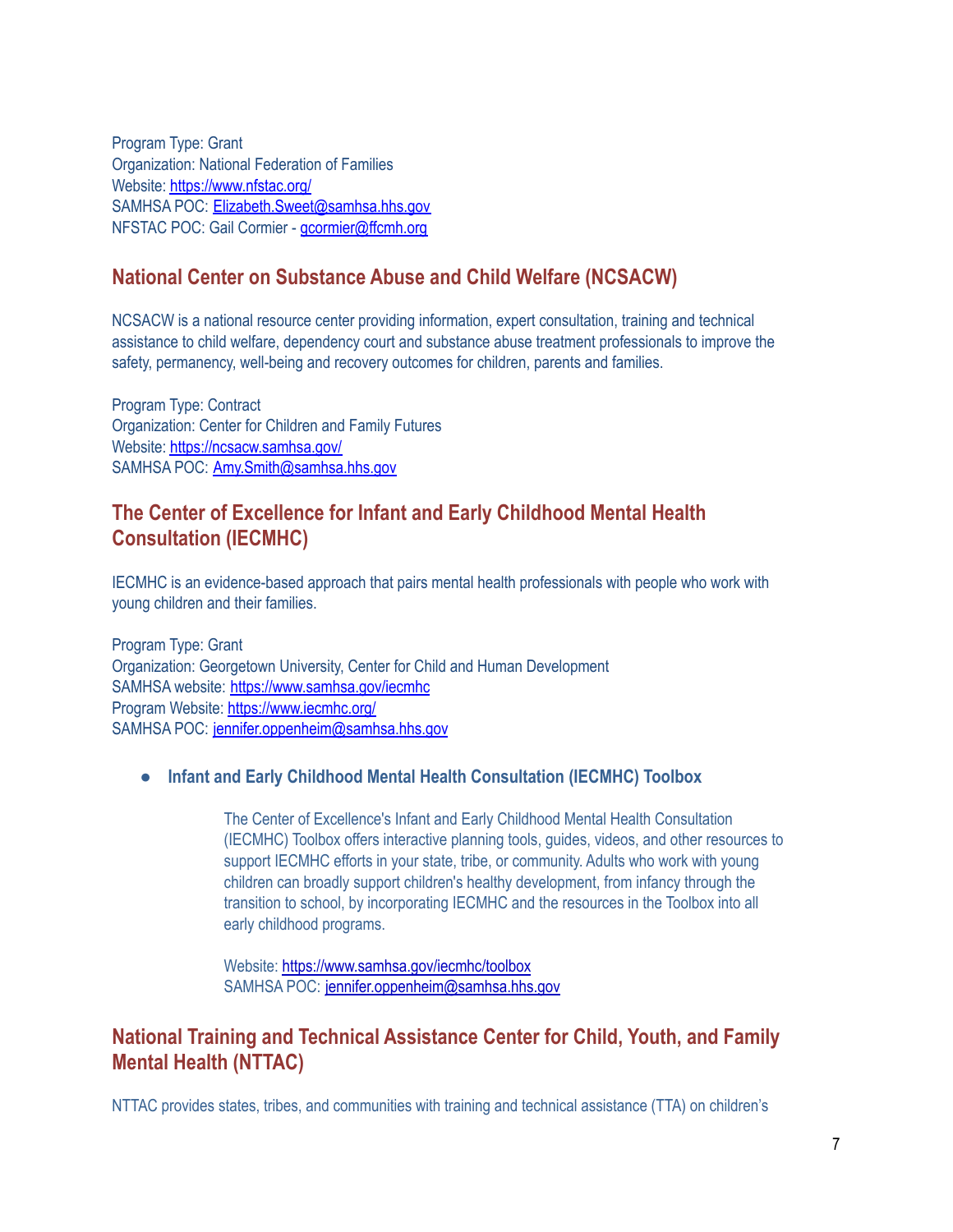behavioral health, with a focus on systems of care. NTTAC is aims to increase access, effectiveness, and dissemination of evidence-based mental health services for young people (birth to age 21) and their families, including young people experiencing serious mental illness or serious emotional disturbance (SMI/SED). NTTAC supports Children's Mental Health Initiative (CMHI) grantees and provides an array of trainings, technical assistance, and resources to providers, organizations, and agencies from across the system of care.

Program Type: Grant Organization: Center for Applied Research Solutions - CARS Website: <https://nttacmentalhealth.org/> SAMHSA POC: [Eric.Lulow@samhsa.hhs.gov](mailto:Eric.Lulow@samhsa.hhs.gov)

## **National Child Traumatic Stress Initiative (NCTSI)**

The National Child Traumatic Stress Initiative (NCTSI) raises awareness about the impact of trauma on children and adolescents as a behavioral health concern. This initiative improves treatment and services for children, adolescents, and families who have experienced traumatic events. We commonly refer to the national network of grantees as the National Child Traumatic Stress Network (NCTSN). Since its inception the NCTSN has been comprised of three types of centers (initially there were all cooperative agreements, currently the Category I is a cooperative agreement and the Category II and III are regular discretionary grants:

- **The National Center for Child Traumatic Stress** (Category-I) –(infrastructure) develops and maintains the collaborative network structure, supports resource development and dissemination, and coordinates the Network's national child trauma education and training efforts.
- **The Treatment and Service Adaptation Centers** (Category-II) –(infrastructure) provide national expertise in the Network for specific types of traumatic events, population groups, and service systems, and support the development and adaptation of effective evidence-based trauma treatment and service approaches for children, adolescents, and their families that can be implemented throughout the nation.
- **The Community Treatment and Services Centers** (Category-III) –(services) are primarily service programs that implement and evaluate effective treatment and services in community settings and youth-serving service systems and collaborate with other NCTSN centers on clinical issues, service approaches, policy, financing, and training issues.

Program Type: Grants and Cooperative Agreements Organization: Multiple organizations Website: <https://www.samhsa.gov/child-trauma> and <https://www.nctsn.org> SAMHSA POC: Maryann Robinson - [maryann.robinson@samhsa.hhs.gov](mailto:maryann.robinson@samhsa.hhs.gov)

## **National Child Traumatic Stress Initiative – Category II, Treatment and Service Adaptation (TSA) Centers**

The purpose of the TSA Centers is to provide national expertise for specific types of traumatic events,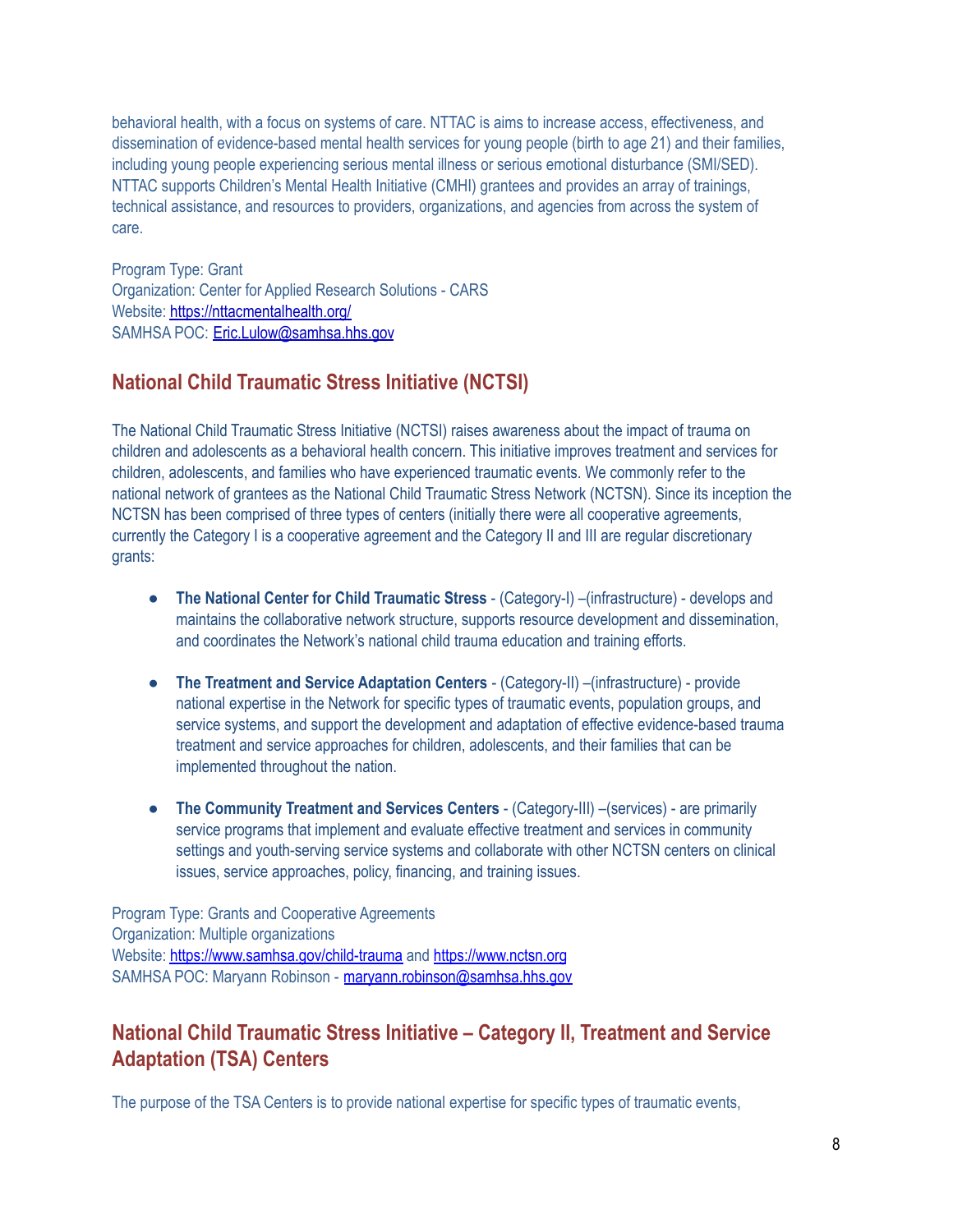population groups, and service systems, and support the specialized adaptation of effective evidence-based treatment and service approaches for communities across the nation.

Program Type: Grant Organization: Multiple organizations (35 grantees) Website: SAMHSA POC: [ellen.dieujuste@samhsa.hhs.gov](mailto:ellen.dieujuste@samhsa.hhs.gov)

#### **Disaster Technical Assistance Center (DTAC)**

DTAC helps states, U.S. territories, tribes, and local providers plan for and respond to behavioral health needs after a disaster.

Program Type: Contract Organization: IQ Solutions Website: <https://www.samhsa.gov/iecmhc/toolbox> Contact: [dtac@samhsa.hhs.gov](mailto:dtac@samhsa.hhs.gov) SAMHSA POC: [Erik.Hierholzer@SAMHSA.hhs.gov](mailto:Erik.Hierholzer@SAMHSA.hhs.gov)

#### **GAINS Center for Behavioral Health and Justice Transformation**

The GAINS Center focuses on expanding access to services for people with mental and/or substance use disorders who come into contact with the adult criminal justice system.

Program Type: Contract Organization: Policy Research Associates, Inc. Website: <https://www.samhsa.gov/gains-center> Contact: <https://www.samhsa.gov/gains-center/contact-gains-center> Phone: 800-311-4246 SAMHSA POC: [David.Barry@samhsa.hhs.gov](mailto:David.Barry@samhsa.hhs.gov)

#### **Mental Health Awareness and Training Grant (MHAT)**

The MHAT grant program prepares and trains community members and first responders on how to respond to individuals appropriately and safely with mental disorders, particularly individuals with SMI and/or SUD.

Program Type: Grant Organization: Multiple Organizations Website: <https://www.samhsa.gov/mental-health-awareness-and-training> Contact: [mhat\\_foa@samhsa.hhs.gov](mailto:mhat_foa@samhsa.hhs.gov) SAMHSA POC: [Shane.Grant@samhsa.hhs.gov](mailto:Shane.Grant@samhsa.hhs.gov)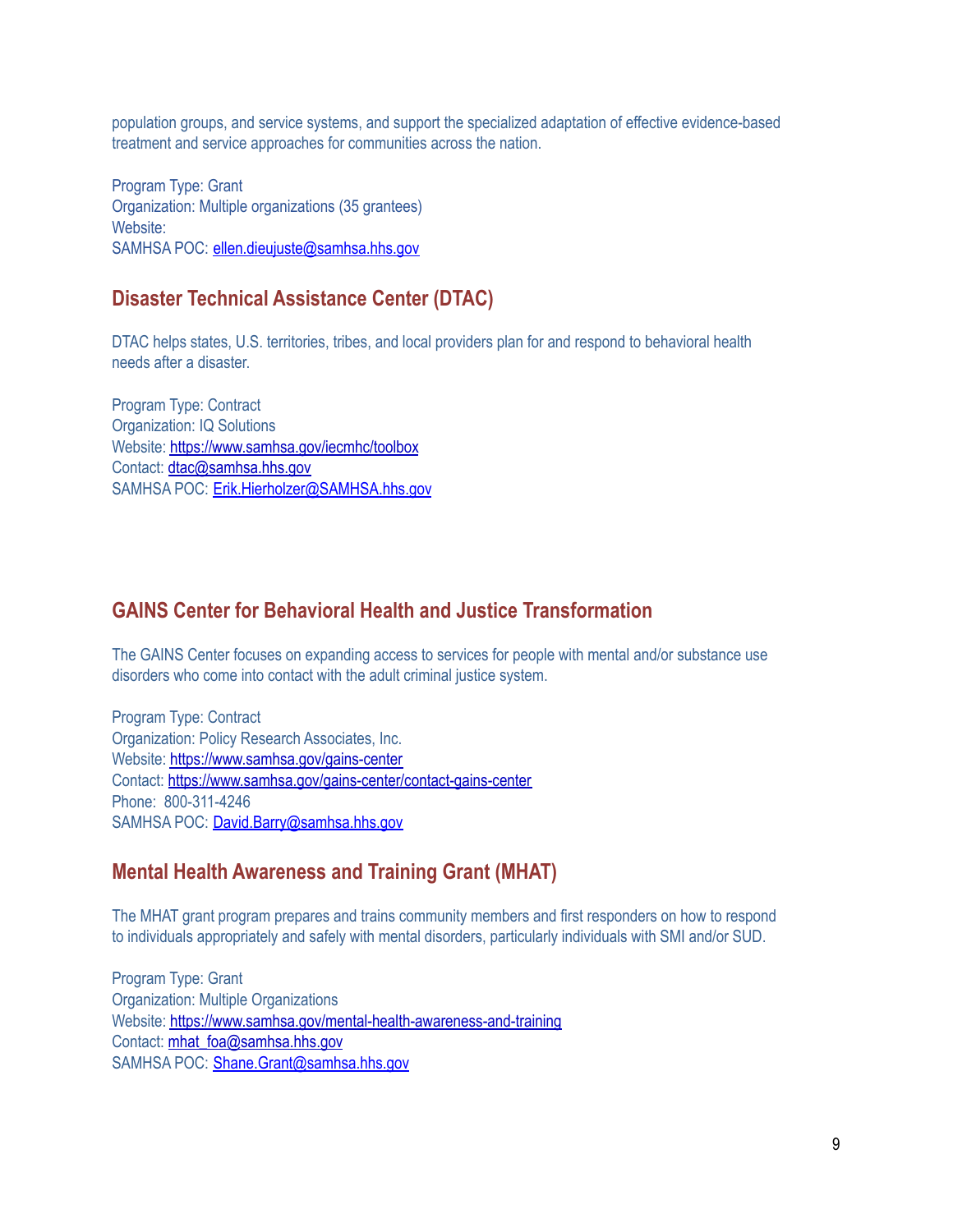# **National Center of Excellence for Tobacco-Free Recovery (National Center-TFR)**

This Center focus on SAMHSA's efforts to convene State Leadership Academies for Tobacco-Free Recovery to mobilize stakeholders to develop and implement a state-wide action plan to reduce the high prevalence rate of tobacco use by persons with mental and/or substance use disorders. In addition, the Center provides technical assistance, training, and educational resources to promote the adoption of tobacco-free facility/grounds policies and the integration of tobacco treatment into behavioral healthcare.

Program Type: Grant Organization: University of California, San Francisco Website: <https://smokingcessationleadership.ucsf.edu/campaigns/samhsa> SAMHSA POC: [Douglas.Tipperman@SAMHSA.hhs.gov](mailto:Douglas.Tipperman@SAMHSA.hhs.gov)

#### **Service Members, Veterans, and their Families Technical Assistance (SMVF TA) Center**

This Center serves as a national resource to support states, territories, and local communities in strengthening their capacity to address the behavioral health needs of military and veteran families.

Program Type: Contract Organization: Policy Research Associates, Inc. Website: <https://www.samhsa.gov/smvf-ta-center> Contact: [smvftacenter@prainc.com](mailto:smvftacenter@prainc.com) SAMHSA POC: [Maureen.Madison@samhsa.hhs.gov](mailto:Maureen.Madison@samhsa.hhs.gov)

#### **Tribal Training and Technical Assistance Center (TTAC)**

This Center offers training and technical assistance on mental and substance use disorders, suicide prevention, and mental health promotion using the Strategic Cultural Framework.

Program Type: Contract Organization: Tribal Tech, LLC. Website: <https://www.samhsa.gov/tribal-ttac> Contact: <https://www.samhsa.gov/tribal-ttac/contact-us> SAMHSA POC: [Maureen.Madison@samhsa.hhs.gov](mailto:Maureen.Madison@samhsa.hhs.gov) and [Jon.Dunbar@samhsa.hhs.gov](mailto:Jon.Dunbar@samhsa.hhs.gov)

#### **Technical Assistance to Native Connections Grantees**

Native Connections is a five-year grant program that helps American Indian and Alaska Native communities identify and address the behavioral health needs of Native youth. The grant program supports grantees with the following: reducing suicidal behavior and substance use among Native youth up to age 24; easing the impacts of substance use, mental illness, and trauma in tribal communities; and supporting youth as they transition into adulthood.

Program Type: Contract Organization: Tribal Tech, LLC.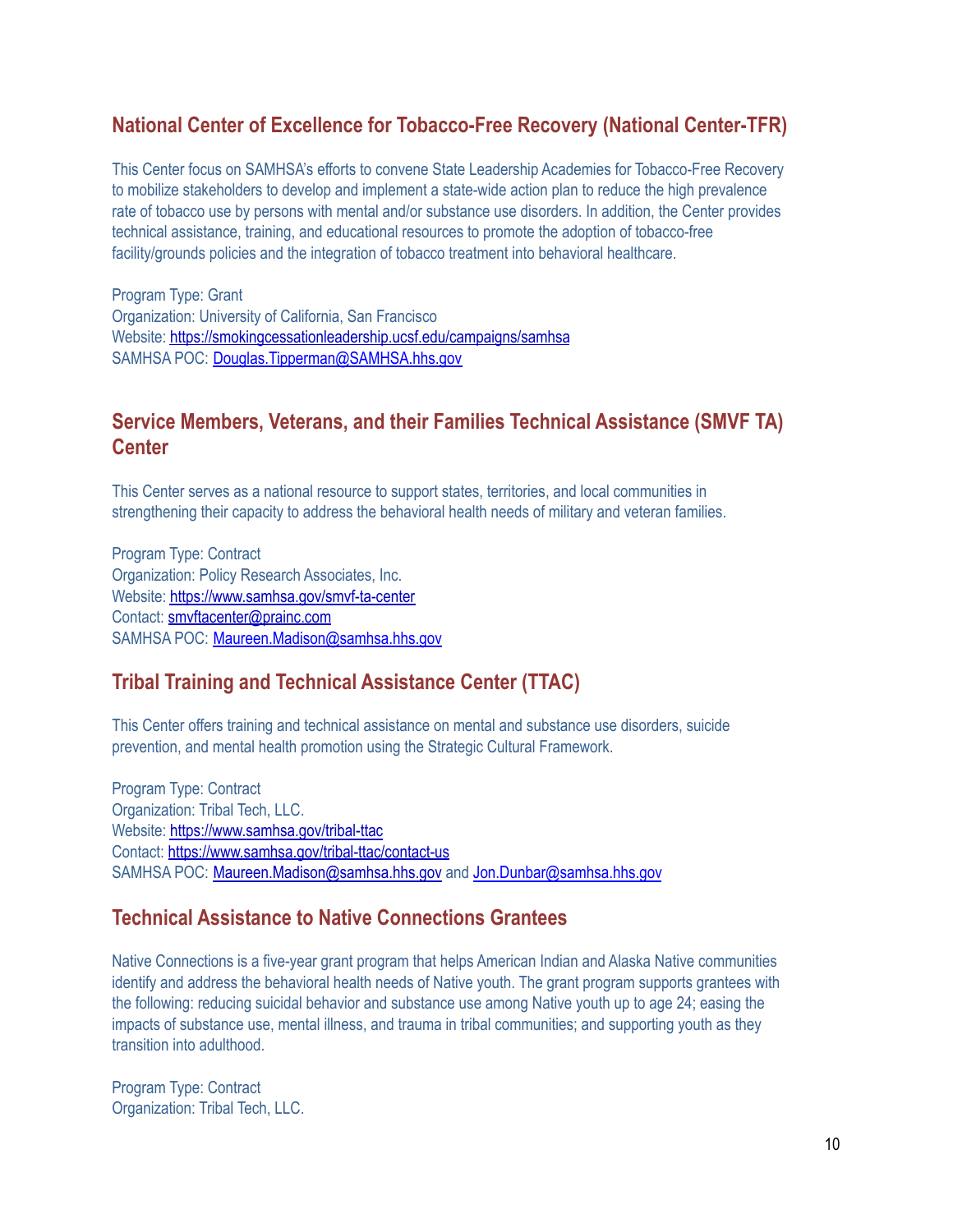Website: <https://www.samhsa.gov/native-connections/training-technical-assistance> SAMHSA POC: [Maureen.Madison@samhsa.hhs.gov](mailto:Maureen.Madison@samhsa.hhs.gov)

# **National Consumer and Consumer Supporter Technical Assistance Centers**

The purpose of this program is to provide technical assistance to promote evidence-based care for adults with serious mental illnesses. These programs recognize the value of those with lived experience as a component of the treatment system. This program is comprised of five centers:

- **Doors to Wellbeing** [www.doorstowellbeing.org](http://www.doorstowellbeing.org/)
	- o Focus Areas and Key Projects: peer support workforce development, psychiatric advance directives, supported ed and supported employment, youth leadership
	- o Contact: Amey Dettmer, Program Manager, [adettmer@copelandcenter.com;](mailto:adettmer@copelandcenter.com) Matthew Federici, Program Director, [mfederici@copelandcenter.com](mailto:mfederici@copelandcenter.com)
- **The CAFÉ Technical Assistance Center (CAFÉ TAC)** <https://cafetacenter.net/>
	- $\circ$  Focus Areas and Key Projects: integrated care providers, families and recovery, employers, cross-disability community
	- o Contact: Jeremy Countryman, jountryman@familycafe.net
- **National Empowerment Center** [www.power2u.org](http://www.power2u.org/)
	- o Focus Areas and Key Projects: crisis response services
	- o Contact: Oryx Cohen, TAC Director, [oryxcohen@gmail.com>](mailto:oryxcohen@gmail.com); Daniel Fisher, CEO, [daniefisher@gmail.com,](mailto:daniefisher@gmail.com)
- **Peer Experience National Technical Assistance Center (PENTAC) -** (Peer Support Coalition of Florida) - <https://www.peersupportfl.org/pentac/>
	- Focus Areas and Key Projects: Focus Areas: supported education and supported employment, integration of peers in diverse settings, youth leadership skills Key project: Peer Entrepreneurship
	- Contact: Cheryl Molyneaux, Executive Director, *[cheryl@peersupportfl.org](mailto:cheryl@peersupportfl.org)* and Teresa Mitchem, Program Director, [teresa@peersupportfl.org](mailto:teresa@peersupportfl.org)
- **Youth Move National Peer Center** [www.youthmovepeercenter.org](http://www.youthmovepeercenter.org/)
	- Focus Areas and Key Projects: youth leadership, youth engagement, implementation and integration of youth peer support, and youth-run program development
	- Contact: Kristin Thorp [kristin@youthmovenational.org](mailto:kristin@youthmovenational.org)

Program Type: Grant Organization: Multiple Organizations (listed above) SAMHSA POC: [Mary.Blake@SAMHSA.hhs.gov](mailto:Mary.Blake@SAMHSA.hhs.gov)

#### **National Center of Excellence for Integrated Health Solutions**

This Center is the home of the newest evidence-based resources, tools and support for organizations working to integrate primary and behavioral health care. The Center's team of experts in organizational readiness,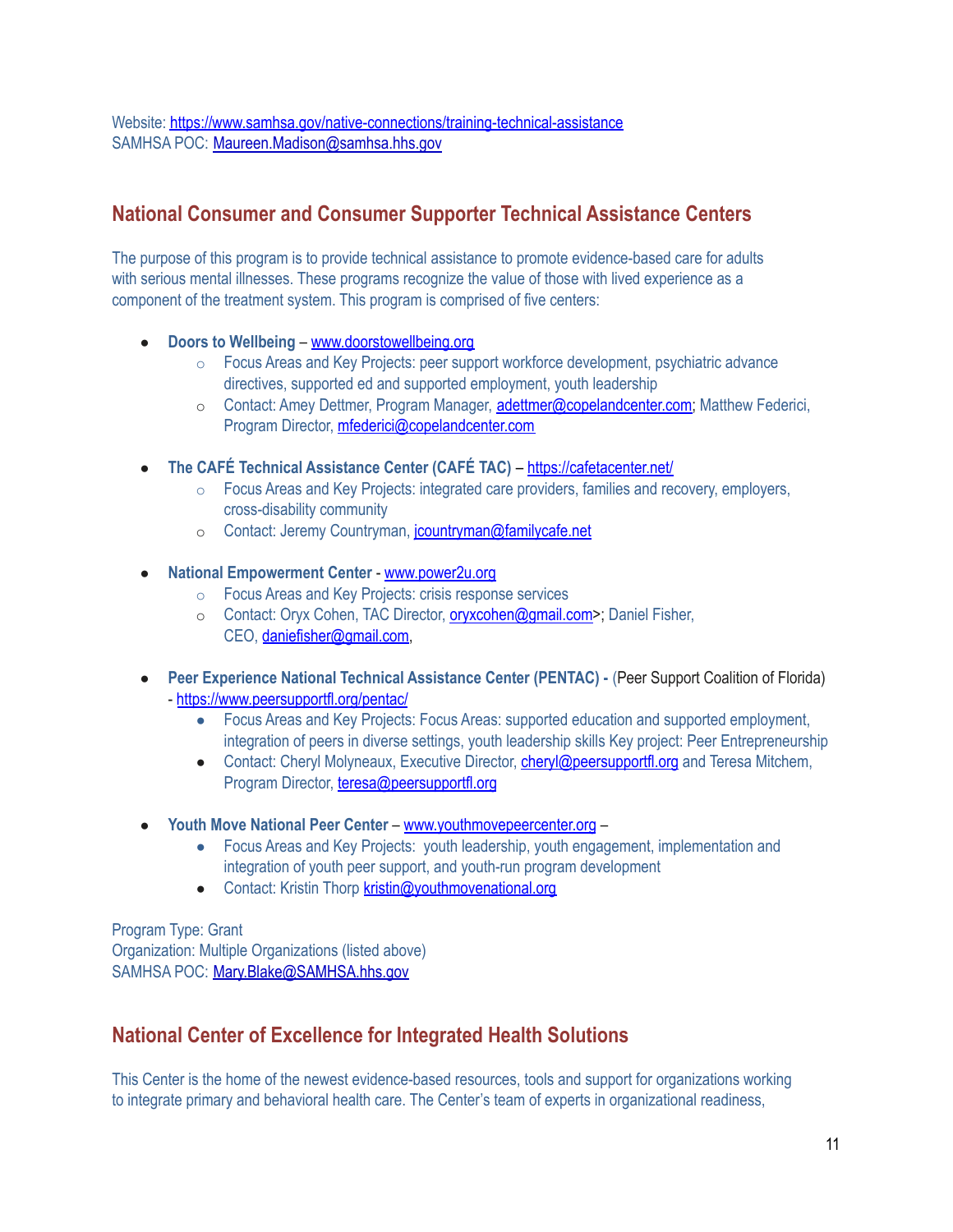integrated care models, workforce & clinical practice, health & wellness, and financing & sustainability are ready to partner with providers to create a customized approach to advance integrated care and health outcomes.

Program Type: Grant Organization: National Council for Mental Wellbeing Website: <https://www.thenationalcouncil.org/integrated-health-coe/> Contact: <https://www.samhsa.gov/tribal-ttac/contact-us> SAMHSA POC: [Mary.Blake@SAMHSA.hhs.gov](mailto:Mary.Blake@SAMHSA.hhs.gov)

#### **Minority Fellowship Program Coordinating Center**

Provide services for the operation and maintenance of the Minority Fellowship Program Coordinating Center (MFPCC). MFPCC provides program support and technical assistance to organizations authorized to administer grants issued under the Minority Fellowship Program (MFP).

Program Type: Contract Organization: MayaTech Website: <https://mfpcc.samhsa.gov/Default3.aspx> SAMHSA POC [Melissa.Blackwell@samhsa.hhs.gov](mailto:Melissa.Blackwell@samhsa.hhs.gov)

#### **National Training and Technical Assistance Center for Certified Community Behavioral Health Clinic Expansion Grants (TTA-CCBHC)**

The purpose of this program is to provide training and technical assistance to active SAMHSA CCBHC Expansion (CCBHC-E) grants in the following domains: (1) implementation and adherence to the CCBHC model; (2) utilization and integration of evidence-based services in CCBHC-E grant programs; and (3) sustainability and alignment of practices with CCBHC and/or state certification criteria.

Program Type: Grant Organization: National Council for Behavioral Health Website: <https://www.thenationalcouncil.org/ccbhc-e-nttac/> SAMHSA POC: [Mary.Blake@SAMHSA.hhs.gov](mailto:Mary.Blake@SAMHSA.hhs.gov)

#### **National Harm Reduction Technical Assistance Center (HRTAC)**

The purpose of the National Harm Reduction Technical Assistance Center is strengthening the capacity and improving the performance of syringe services programs (SSPs) and other harm reduction efforts throughout the United States by supporting enhanced TA to ensure the provision of high-quality, comprehensive harm reduction services. Harm reduction programs are an effective component of community-based programs preventing infectious disease, overdose, and other negative outcomes related to using drugs.

Program Type: Memorandum of Understanding (SAMHSA and CDC) Organization: Centers for Disease Control and Prevention